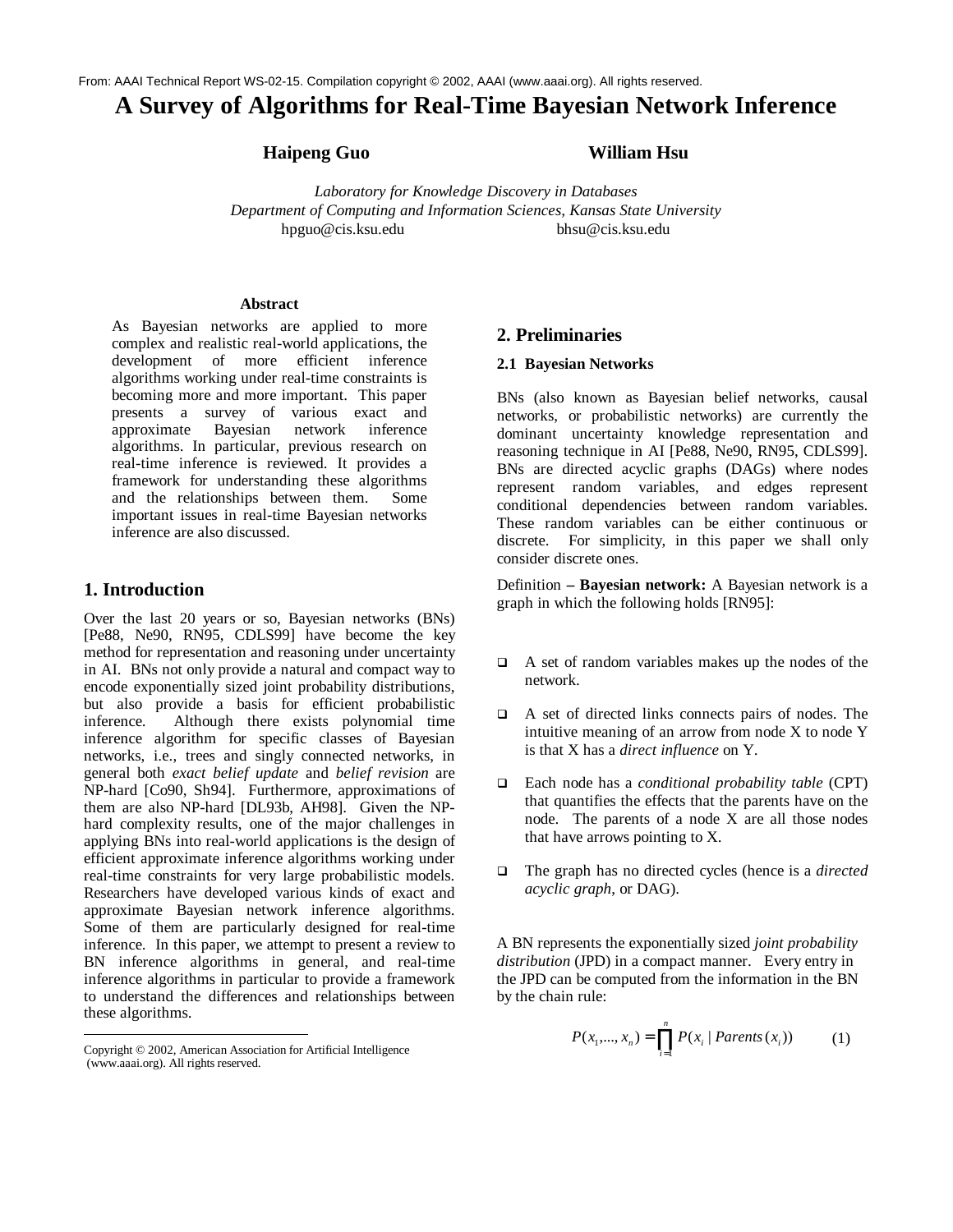Figure 1.1 shows a simple Bayesian network (the sprinkler network) with 4 nodes [RN95].



Figure 1 Sprinkler Network

#### **2.2 Bayesian Network Inference**

A BN can be considered as a probabilistic expert system in which the probabilistic knowledge base is represented by the topology of the network and the CPTs at each node. The main purpose of building a knowledge base is to use it for inference, i.e., computing the answer for particular queries about the domain. There are two main types of BN inference tasks: *belief updating* (also called *probabilistic inference*) and *belief revision* (also called *MAP explanation*) [Pe88].

The objective of *belief updating* is to calculate *P(X|E)*, the posterior probabilities of *query nodes X*, given some observed values of *evidence nodes E*. A simple form of it results when *X* is a single node, i.e., we are interested in computing the posterior marginal probabilities of a single query node. The task of *belief revision* amounts to finding the most probable instantiation of some hypothesis variables, given the observed evidence. The resulting output is an optimal list of instantiations of the hypothesis variables, a list that may change abruptly as more evidence is obtained [Pe88]. Belief revision for the case when the hypothesis variables are all non-evidence nodes is also known as computing a *most probable explanation*, or *MPE*. An explanation for the evidence is a complete assignment {  $X_1 = x_1, ..., X_n = x_n$ } that is consistent with evidence E. Computing a MPE is finding an explanation such that no other explanation has higher probability.

Although there exists exact polynomial time inference algorithm for singly connected networks, exact probabilistic inference in general has been proven to be NP-hard by Cooper [Co90]. Approximating probabilistic inference was also shown to be NP-hard by Dagum and Luby [DL93b]. In 1994 Shimony proved that finding MAPs for Bayesian networks is NP-hard [Sh94] and in 1998 Abdelbar and Hedetniemi showed that approximating MAPs is also NP-hard [AH98]. One thing we need to keep in mind is that many belief updating algorithms can be used for belief revision with just small modifications, and vice versa.

#### **2.3 Real-time Inference**

A *real-time computing system* [St92] is defined as one in which the correctness of a computation depends not only on its accuracy but also on its timeliness. In this paper, we focus on real-time Bayesian networks inference. We define hard versus soft real-time domains [St92, MHA+94]. A *hard real-time domain* admits strict deadlines where utility degrades instantly if the answer to the query is not returned and a control is not produced. Examples of hard real-time intelligent system domains include crisis monitoring [BSCC89, HGL+98] and some situated control problems. In a *soft real-time domain*, utility loss is gradual after the deadline is passed. Examples include many interactive real-time decision support systems.

There are broadly two kinds of approaches that are being used in real-time AI research: *anytime algorithms* and *multiple methods approaches* [GL94]. Anytime algorithms are iterative refinement algorithms that are able to generate an imprecise answer quickly and refine it through some number of iterations [Bo91, HSC89, Zi93, Zi96, GL94]. The advantage of anytime algorithms is that the computation can be interrupted at any time and still produces results of a guaranteed quality. Multiple methods approaches involve a number of different algorithms that are available for a task, each of which is capable of generating solutions having different characteristics [GL94, LPD88, BH90b, LEFG+90, ET91, DL93a, GL93]. These algorithms may be more or less appropriate for different characteristics of the problems, and may make tradeoffs of solution quality versus time. Works on multiple methods include approximate processing, design-to-time scheduling, and so on. We refer interested readers to [GL93] for more detail.

## **3. Bayesian Network Inference Algorithms Review**

In this section, we will briefly review exact and approximate Bayesian Networks inference algorithms in general.

#### **3.1 Exact Inference**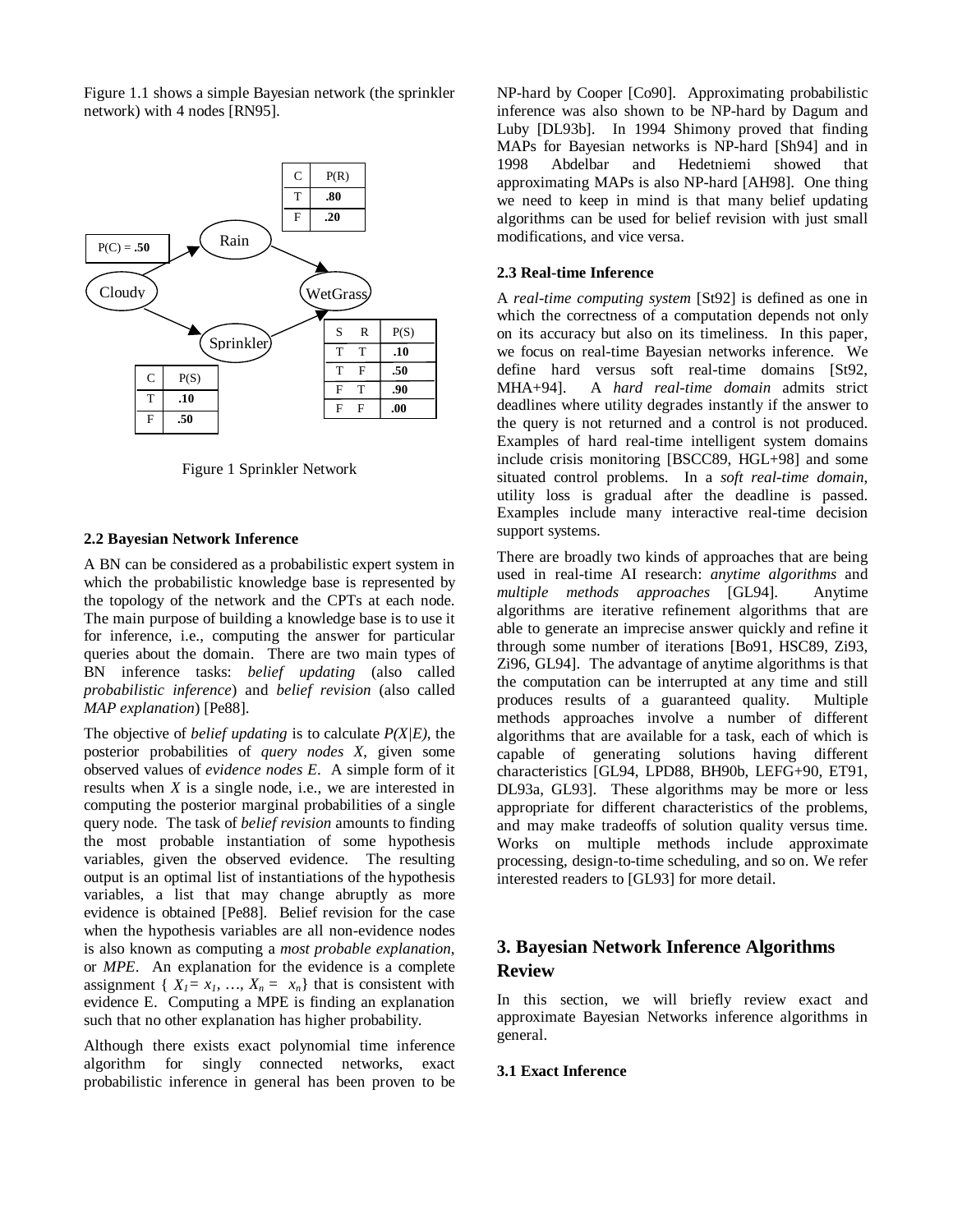In early 1980s, Pearl published efficient message propagation inference algorithm for *polytrees* [KP83, Pe86a, Pe86b]. The algorithm is exact and has polynomial complexity in the number of nodes, but works only for singly connected networks. Pearl also presented an exact inference algorithm for multiply connected networks called *loop cutset conditioning* [Pe86b]. Loop cutset conditioning algorithm changes the connectivity of a network and renders it singly connected by instantiating a selected subset of nodes referred to as a loop cutset. The resulting single connected network is solved by the polytree algorithm, and then the results of each instantiation are combined weighted by their prior probabilities. The complexity of this algorithm results from the number of different instantiations that must be considered. This implies that the complexity grows exponentially with the size of the loop cutset being *O(dc),* where *d* is the number of values that the random variables can take, and  $c$  is the size of the loop cutset. It is thus important to minimize the size of the loop cutset for a multiply connected network. Unfortunately, the loop cutset minimization problem is NP-hard.

The most popular exact BN inference algorithm is Lauritzen and Spiegelhalter's *clique-tree propagation algorithm* [LS88]. It is also called the "clustering" algorithm. It first transforms a multiply connected network into a clique tree by clustering the triangulated moral graph of the underlying undirected graph, then performs message propagation over the clique tree. The clique propagation algorithm works efficiently for sparse networks, but still can be extremely slow for dense networks. Its complexity is exponential in the size of the largest clique of the transformed undirected graph.

There exist many other classes of exact inference algorithms. *Arc reversal/node reduction* approach developed by Shachter was one of the three early exact inference algorithms (conditioning, clustering and arc reversal) [Sh86a, Sh90]. It applies a sequence of operators to the network, which reverse the links using Bayes' rule. The process continues until the network is reduced to just the query nodes with the evidence nodes as immediate predecessors [He90]. *Variable elimination (VE)* algorithm eliminates other variables one by one by summing out them [ZP94]. The complexity of VE can be measured by the number of numerical multiplications and numerical summations it performs. An optimal elimination ordering is one that results in the least complexity, but the problem of finding an optimal elimination ordering is NPcomplete. *Symbolic probabilistic inference (SPI)* views probabilistic inference as a combinatorial optimization problem, the optimal factoring problem. Probabilistic inference is the problem of finding an optimal factoring given a set of probabilistic distributions [SD90, LD94]. SPI is symbolic and query-driven. *Differential approach* compiles a Bayesian network into a multivariate polynomial and then computes the partial derivatives of this polynomial with respect to each variable [Da00]. Once such derivatives are made available, one can compute answers to a very large class of probabilistic queries in constant time.

For each of these classes of BN inference algorithms as shown in Figure 2, there have been many variants, refinements, hybrids, generalizations and heuristic solutions. For example, in the class of conditioning algorithms, there are *local conditioning* [Di92], *global conditioning* [SAS94], *dynamic conditioning* [Da95], and *recursive conditioning* [Da01]; in the class of clustering algorithms, there are *Shnoey-Shafer* [SS90], *Hugin* [JLO90], and *lazy propagation* [MJ98]; in the class of elimination, there are *bucket elimination* [De96] and *general elimination* [Co00]; and so on.

Besides these general exact inference algorithms, there are some exact special case inference algorithms including *quickscore* for two-level networks with noisy-OR gates [He89], and algorithms exploiting local structures in the distributions such as *causal independency* [He93] *contextspecific independencies* [BFGK96]. Figure 2 illustrates main exact BN inference algorithms.



Figure 2 Categories of Exact Inference Algorithms

In general all exact Bayesian network inference algorithms share a running time exponential in the size of the largest clique of the triangulated moral graph, which is also called the induced width of the graph [LS88]. For graphs with many loops, this parameter is large and so rules out the use of exact inference algorithm. For example, Jaakkola and Jordan found that in "QMR-DT", one of the largest BNs in practice, the median size of the maximal clique of the moralized graph is 151.5 [JJ99]. Faced with the intractability of exact inference to large, complex networks, many researchers have investigated approximate inference algorithms.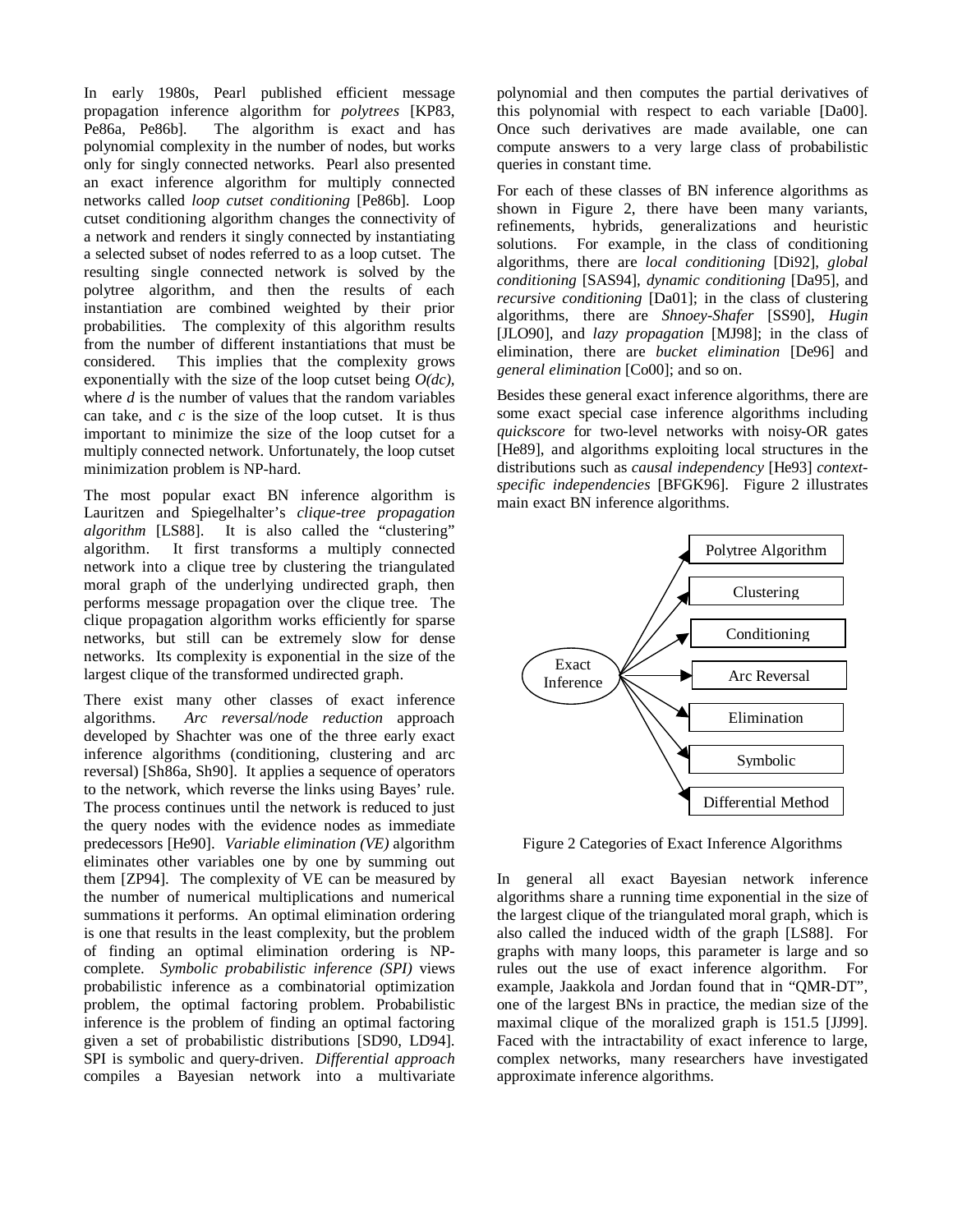#### **3.2 Approximate Inference**

Approximate BN inference algorithms include *stochastic simulation algorithms*, *model simplification methods*, *search-based methods* and *loopy belief propagation*. See Figure 3.

#### **3.2.1 Stochastic Simulation Algorithms**

Stochastic simulation algorithms, also called stochastic sampling or Monte Carlo algorithms, are the most well known approximate BN inference algorithms. They generate a set of randomly selected samples or instantiations of the network according to the CPTs in the model, and then approximate probabilities of query variables by the frequencies of appearances in the sample. The accuracy depends on the size of samples irrespective of the structure of the network. Stochastic simulation algorithms are a big family. They can be divided into two main categories: *importance sampling algorithms* and *Markov Chain Monte Carlo (MCMC)* methods.



Figure 3 Categories of Approximate Inference Algorithms

Probabilistic *logic sampling* is the first and simplest forward sampling algorithm developed by Henrion in 1988 [He88]. In logic sampling, we run repeated simulations of the world described by the Bayesian network following the influence arrows (thus called forward sampling), throw away samples that are inconsistent with the evidence values, and estimate the probabilities of query nodes by counting the frequencies with which relevant events occur in the sample. When no evidence has been observed, logic sampling works very well; but if there is evidence, especially unlikely evidence, most samples generated will be inconsistent with it and be wasted. The fraction of useful samples decreased exponentially with the number of evidence variables. For a large network with several evidence nodes, the prior probability of the evidence is usually very small, and thus logic sampling performs poorly. Two other papers enhance logic sampling by examining evidential integration, which employs arc reversal to evidence nodes that are sinks to sources to avoid the computational penalty of observed nodes [FC89, CC89].

*Likelihood weighting* (LW) or *evidence weighting* are designed to get around the problem of logic sampling [FC89, SP90]. In likelihood weighting, every time we reach an evidence node, we don't sample and throw away inconsistent samples; instead we take the observed value of the evidence variable, and weights the sample by the likelihood of evidence conditional on the samples. Likelihood weighting usually converges much faster then logic sampling, and can handle very large networks. The main difficulty with likelihood weighting, and indeed with any stochastic sampling algorithms, is that it takes a long time to converge for unlikely events.

Both logic sampling and likelihood weighting are forward sampling methods. Backward sampling allows for generating samplings from evidence nodes in the direction that is opposite to the topological order of nodes in the network [FF94]. Backward sampling works better than forward sampling with low-likelihood evidence. However, there are still some cases where both will perform poorly because they all fail to approach the correct posterior distributions [LD99].

A well-known method to improve these sampling approaches is to use a revised "importance" distribution for sampling as an approximation to the posterior distributions. The importance distributions can be generated in many ways. Shachter and Peot introduced two variants of *importance sampling algorithms*: *selfimportance sampling* (SIS) and *heuristic importance sampling* (HIS) [SP90]. SIS updates its importance function infrequently using the scores generated in the algorithm. HIS computes its importance function by performing a modified version of the singly connected evidence propagation algorithm. Other implementations of importance sampling include Cano's and Hernandez' importance sampling algorithms [CHM96, HMA98]. The experimental result reported shows that they all perform better than likelihood weighting.

*Bounded-variance* and *AA* algorithms are variants of likelihood weighting described by Dagum and Luby [DKLS95, DL97]. They are based on the LW algorithm and the Stopping-Rule Theorem. They work better than straight LW.

The most efficient stochastic sampling algorithm reported so far seems to be Jian Cheng and Marek Druzdzel's *adaptive importance sampling* for Bayesian networks (AIS-BN) [CD00A]. AIS-BN reduces the sampling variance by learning a sampling distribution that is as close as possible to the optimal importance sampling function. AIS-BN algorithm introduces different weights for samples generated at different learning stages. [CD01] combines AIS-BN with new stopping rules to yield two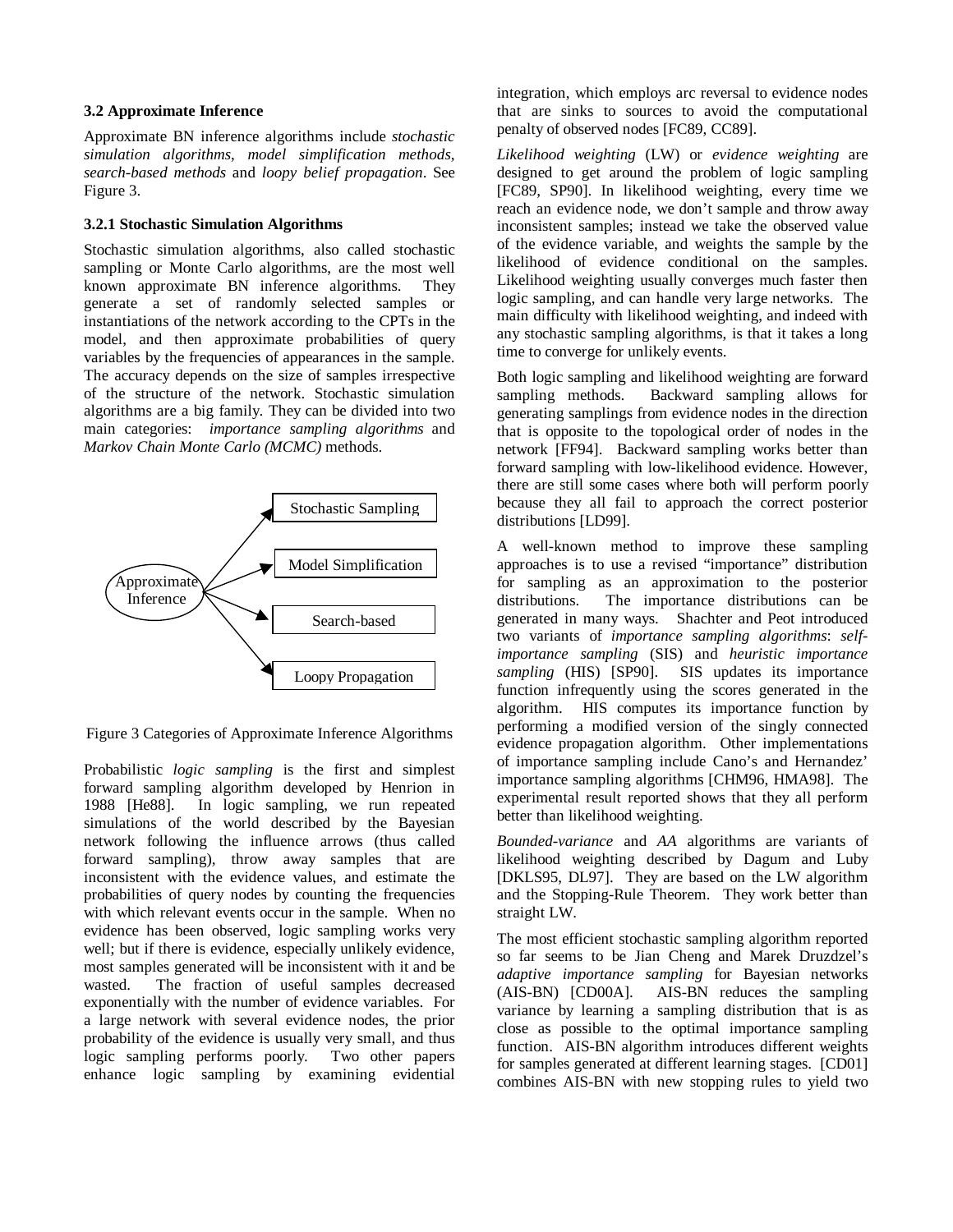other sampling algorithms that work well for large networks.

All stochastic sampling algorithms above can be generalized into the framework of importance sampling [CD00A] in which samples are independent to each other. The main differences between them are in how they initialize and update the important function and how they generate and weight the samples. Another group of stochastic sampling algorithms is called *Markov Chain Monte Carlo (MCMC)* methods in which the samples are dependent. MCMC methods consist of Gibbs sampling, Metropolis sampling and Hybrid Monte Carlo sampling [GG84, GRS96, Ma98, Pe87, CC90]. These algorithms work well if without extreme probabilities in CPTs. When there are extreme conditional probabilities, the convergence of MCMC sampling algorithms can be very slow.

Other sampling techniques include stratified sampling [Bo94], hypercube sampling [CD00b] and quasi-Monte Carlo methods [CD00c]. These techniques are different in how to generate random samples from the uniform distributions. Usually they can be used to any of the above sampling algorithms to improve their performance.

## **3.2.2 Model Simplification Methods**

Model simplification methods first simplify the model until exact methods become feasible and then run an exact algorithm. Some methods reduce the model complexity by *annihilating small probabilities* [JA90]. Others involve removal of weak dependencies [Kj94] or arc removal [En97]. *Localized partial evaluation* algorithm removes selected nodes from networks [Dr95]. *Bounded conditioning* ignores some cutset instances to compute probability bounds and considers more instances to improve the accuracy [HSC89]. The s*tate space abstraction* algorithm reduces the cardinality of CPTs to simplify the model [WL94]. *Variational approach* introduces variational transformations and delinks nodes from the graph one by one until the graph is sparse enough that the exact method is feasible [JJ99, JGJS99]. *Sarkar's algorithm* approximates the Bayesian network by finding the optimal tree-decomposable representation that is the 'closest' to the actual network [Sa93]. *Contextspecific approximation* algorithm takes contextual structure into account and simplifies the network by removing distinctions in the probabilities [Po97, Po98]. Other partial evaluation methods include the "*incremental SPI*" algorithm [Da93] and "*mini-buckets*" algorithm [De97].

#### **3.2.3 Search-based Methods**

Search based methods assume that a relative small fraction of the joint probability space contains a majority of the probability mass. These algorithms search for the high probability instantiations and then use them to obtain a reasonable approximation [Co85, PR87, He91, Po93a, Po93b, Dr94]. They include Henrion's "*Top-N*" searchbased method [He91], Poole's search approach using "*conflicts*" [Po93a, Po93b, Po96], Santos' "*Deterministic Approximation*" and "*Sample-and-Accumulate*" methods, and so on [SS96, SSSW96, SS98]. Druzdzel [Dr94] has theoretically demonstrated that the skewness of the joint probability distributions can be predicted by the asymmetries of the CPTs. However, Lin and Druzdzel's empirical results on a subset of CPCS network (179 nodes) show that even though a small fraction of the total number of instantiations may indeed cover most of the probability mass, it is still intractably huge by all standards [LD99].

## **3.2.4 Loopy Belief Propagation**

In the past few years, *loopy belief propagation* (BP) - the use of Pearl's polytree propagation algorithm in a Bayesian network with loops - has become a hot topic [MWJ99, WF99]. Researchers have empirically demonstrated that loopy belief can perform well in the context of error-correcting codes and computer vision [MMC98]. But for some other graphs with loops, BP may give poor results or even fail to converge. More recently, it has been shown that there is a close connection between the belief propagation algorithm and certain approximations to the *variational free energy* in statistical physics [YFW01, Ye01, PA02]. Specifically, the fixed points of BP are shown to coincide with the stationary points of the *Bethe approximate free energy* subject to consistency constraints. Bethe free energy approximation is known to be a special case of a general class of approximations called *Kikuchi free energy* approximations called *Kikuchi free energy* approximations. A general class of BP algorithms are also introduced which attempts to find the stationary points of Kikuchi free energy [YFW01].

# **4. Algorithms for Real-time Bayesian Network Inference**

In this section we focus on discussing real-time Bayesian networks inference algorithms.

#### **4.1 Anytime BN Inference Algorithms**

Theoretically, any Bayesian networks inference algorithm that temporarily ignores partial information contained in a BN, and recovers those ignored information whenever the allocated computational time allowed, is an anytime inference algorithm [WL94]. This partial information could be partial instantiations [Po96, SS96, SS98], partial nodes [Dr95], partial edges [Kj94, En97], partial probabilities in CPTs [JA90], partial node states [WL94], and partial cutset or other computational items [HSC89]. Therefore, most approximate inference algorithms can be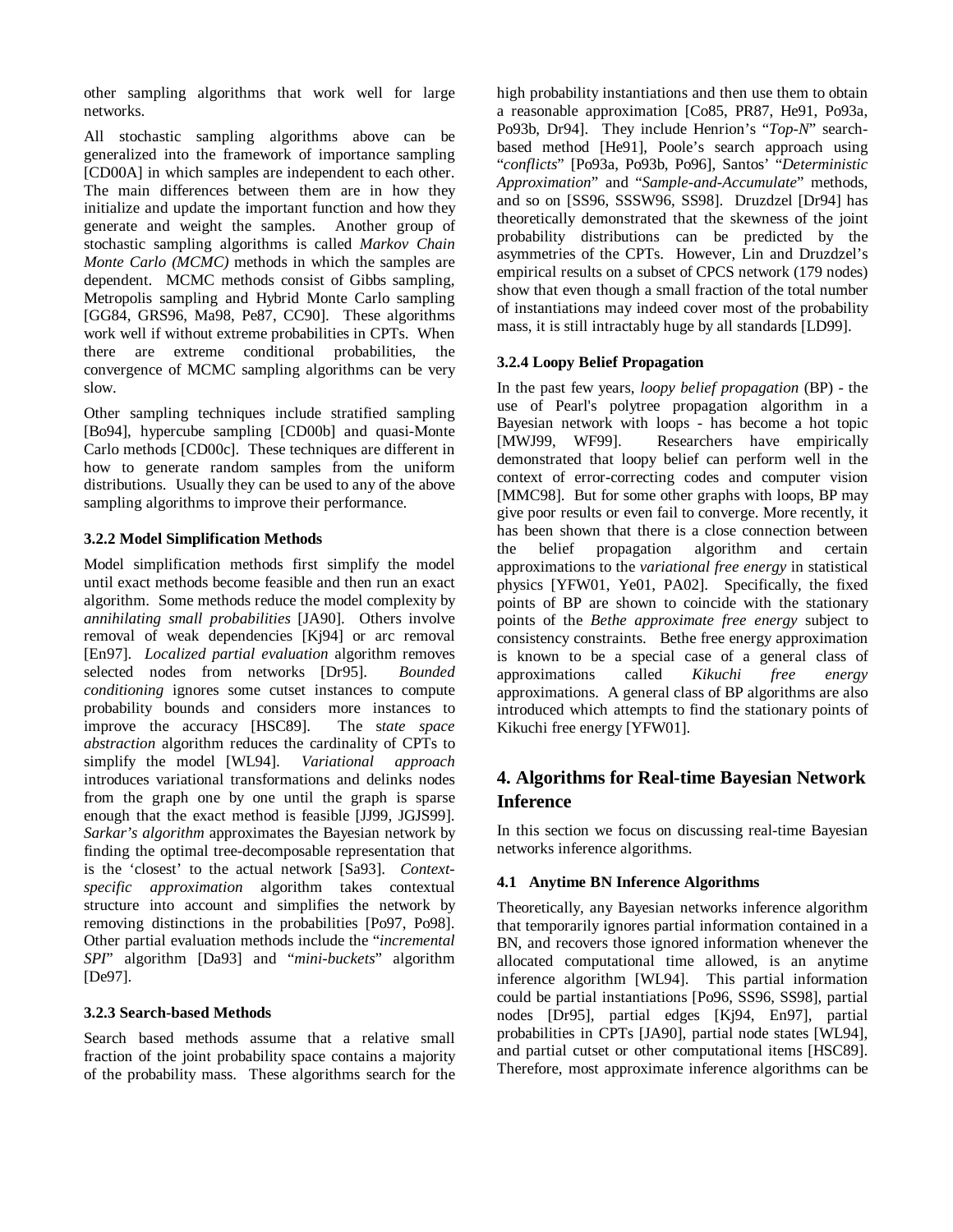easily used as an anytime algorithms by applying them iteratively.

Stochastic sampling algorithms are anytime algorithms. The precision obtained by stochastic sampling algorithms generally increases with the number of samples generated so far and is not affected by the network topology and size. Computation can be interrupted by anytime to yield an approximation. The main problem of stochastic sampling algorithms is that the convergence becomes worse if there are extreme probabilities in the CPTs and the probability of evidence is low. It is also difficult to judge how close of the simulation results to the exact results, especially when the probability of evidence is very low [Ch01].

Many model simplification methods and search-based approaches are also anytime algorithms. In late 1980s Eric Horvitz first investigated the problem of uncertain reasoning under limited computational resources under the name of flexible computation [Ho87, Ho88, Ho90]. His *bounded conditioning* algorithm was the first anytime Bayesian network inference algorithm (under the name of flexible computation) [HSC89]. Bounded conditioning uses conditioning method, but conditions only on a small, high probability cutset instances. As more resources (time) are allocated, more cutset instances are included and the accuracy is improved incrementally. Horvitz also suggested a list of useful strategies for bounded-resource computation including *bound calculation and propagation*, *stochastic simulation*, *completeness modulation*, *abstraction modulation*, *local reformulation* and *default reasoning and compilation* [Ho87].

D'Ambrosio redefined probabilistic inference as term computation in *Incremental Probabilistic Inference* [Da93]. They assumed that most distributions in a belief net are "skewed" and considering only a small number of the largest terms can lead to a good approximation. The process is made incremental by computing larger terms first, and constructing an error bound on the possible remaining probability mass. It can also be made incremental with respect to queries, evidence and model revisions. D'Ambrosio also reported some experiments with real-time decision algorithms in the domain of Online Maintenance Agent (OLMA) [DB96].

Poole's *search-based algorithm* works very similarly [Po93a, Po93b, Po96]. It uses conflicts to generate a set of possible worlds for computing posterior probabilities. When the distributions are skewed, it produces small error bounds. All search-based algorithms exploit the skewness of the joint distribution probability. In 1994 Druzdezl proved the skewness assumption by applying Central limit theorem [Dr94].

*Localized partial evaluation* (LPE) considers parts of the network incrementally [DS94, Dr95]. LPE is based on standard message-passing method but uses interval-valued messages instead of point-valued messages, and perform its calculation only on a subset of the nodes in the network. It ignores nodes that are too "far away" from the queried nodes to have much impact on its values. LPE is anytime because it is able to produce better solutions given more time to consider more of the network.

*State space abstraction* algorithm [LW94] reduces the complexity of the model by changing the state space cardinalities. It produces progressively improving estimates of a probabilistic query via a series of incremental refinements of the state spaces of random variables.

Santos' *deterministic approximate* algorithm enumerates high-probability Independence-Based (IB) assignments to approximate marginal probabilities [SS96, SSSW96, SS98]. IB assignments are partial assignments that take advantage of local independencies not represented by the topology of the network to reduce the number of assigned variables, and hence the probability mass in each assignment. This method is a search-based method and will also benefit from the probability skewness assumption.

Welch's *real-time estimation* method combines genetic algorithm (GA) with stochastic simulation [We96]. It first utilizes a Monte Carlo sampling method (forward or backward sampling) to generate a sufficient number of trails for an initial breeding set. Then it runs a GA search until either the time allocated for a real-time responses runs out, the accuracy reaches a tolerate level, or the graph of the archive probability mass from trails that conform to the evidence is flat. Finally, it uses an estimation based on partial sums of the joint probabilities of trails in the archive rather than the weighted frequency of the values encountered during sampling.

*Mini-Clustering* is a parameterized approximation scheme that extends the partition-based approximation of minibucket elimination to tree decompositions [MKD01]. The scheme is governed by a controlling parameter that allows adjustable levels of accuracy and efficiency in an anytime style.

*Variational probabilistic inference* transforms the network to a simpler network by variationally delinking nodes and executes an exact algorithm when the resulted graph is sparse enough. Its accuracy generally improves as more nodes are treated exactly and hence has an anytime characteristic of time-accuracy tradeoff [JJ99].

The *TreeNets* framework also allows incremental evaluation of a BN, but the main limitation is that it is only applicable to polytree structure [JN97].

#### **4.2 Metalevel Reasoning and Multiple Methods**

#### **4.2.1 Ideal Reformulation**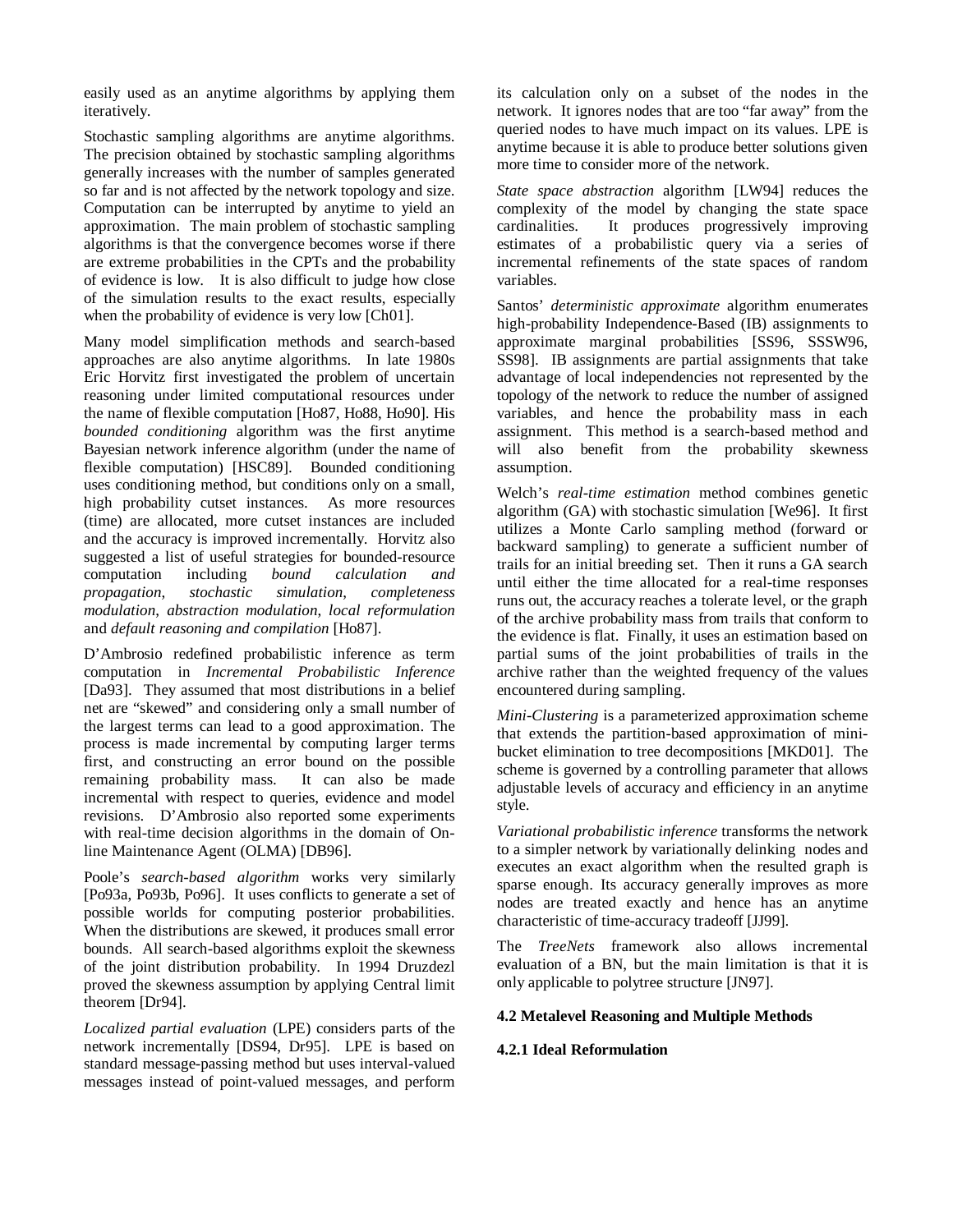The intelligent reformulation of a Bayesian network can greatly increase the efficiency of inference. But there is a tradeoff between the time dedicated to reformulating and the time applied to executing inference. This problem is called the *metareasoning-partition problem*. Breese and Horvitz studied this problem of ideally apportioning resources between a meta-analysis and the solution of a base problem [BH90a]. They studied different prototypical models of cost. Their analysis showed that the use of metareasoning to dynamically optimize the amount of time expended on reformulation frequently is more valuable than the static policy of halting reformulation after the first valid clique-tree is discovered.

#### **4.2.2 Performance Prediction and Algorithm Selection**

So far we have reviewed various exact and approximate Bayesian networks inference algorithms. Each of them has different properties and works better for different class of inference problems. Given a Bayesian network inference problem instance, it is usually important but hard to decide in advance which algorithm among a set of choices is most appropriate. This problem is known as the *algorithm selection problem* [Ri76]. This problem becomes more crucial when there are limited resources. Metareasoning from the characteristics of the problem instances about what algorithm should be selected and executed can significantly increase the inference efficiency.

Jitnah and Nicholson proposed a system for network characterization as the basis for inference algorithms comparison and selection [NJ96]. The domain characterization they proposed includes whole network characteristics (size and connectivity of the network), node characteristics (skewness of the CPT), and characteristics of an evaluation (map of the evidence and query nodes). They presented performance results on logic sampling, likelihood weighting, the polytree and the Jensen algorithm. Their results indicated that domain characterization could be useful for predicting inference algorithm performance. The ability of predicting algorithm performance could provide the basis for more optimal metareasoner that guide the selection and execution of BN inference algorithms.

Borghetti developed an empirical method for using performance data gathered offline to predict future performance of algorithms on new problems [Bo96]. A knowledge base is analyzed into a set of characteristics. Each algorithm is executed individually on a single knowledge base and provides a set of solutions. These solutions are analyzed and the performance profiles for each algorithm are generated. A mapping relation is created between the characteristics and the performance profile of each algorithm. The mapping relation is used to predict the performance of algorithms based on the domain characteristics of the knowledge base. The relation mapping is made by examining the critical points where two or more algorithms' utility curves intersect. Whenever a decision needs to be made, we simply determine whether or not the domain characteristics for a network are above or below the critical points. Then an algorithm is chosen accordingly.

Williams also studied the inference algorithm selection problem but he addressed it in a very different way. He developed and implemented a selection process based on algorithm analysis instead of empirical methods [Wi97].

## **4.2.3 Algorithms Cooperative Inference**

Santos developed a distributed architecture, OVERMIND, for unifying various probabilistic reasoning algorithms that have both anytime and anywhere properties [SSSW95, Wi97]. Anywhere algorithms can exploit intermediate results produced by other algorithms. When different algorithms have both anytime and anywhere properties, they can be harnessed together into a cooperative system. The resultant system can exploit the best characteristics of each algorithm. OVERMIND architecture consists of an intelligent resource allocator, an overseer task manager, and a library of tasks. The library of tasks contains a Genetic algorithm (GA), an integer linear programming (ILP) algorithm, a best first search algorithm  $(A^*)$  and a hybrid stochastic sampling algorithm (HySS). When performing inference, the A\* tended to produce reasonable solutions immediately, Gas took these solutions near some maximas, HySS fine-tuned those maximas, and the ILP finished the optimization and generated the optimal solution [SSSW95].

# **5. Discussions**

## **5.1 Summary**

As just reviewed, there exists a number of exact and approximate Bayesian networks inference algorithms, different algorithms exploit different characteristics of the problem instances and work better for different classes of algorithms. For example, Pearl's poly-tree propagation algorithm has polynomial complexity in the number of nodes, but only works for singly connected networks; the clique-tree propagation is efficient only on sparse networks; the accuracy of stochastic sampling algorithms depends on the size of samples irrespective of the structure of the network, but they converge very slowly if there are extreme probabilities in the CPTs; search-based algorithms are only efficient on networks that have highlyskewed distributions; variational approaches work better on dense networks than sparse ones.

The No Free Lunch (NFL) theorem [WM95, WM97] states that the performance of any algorithm averaged over all possible cost functions will be the same as that of any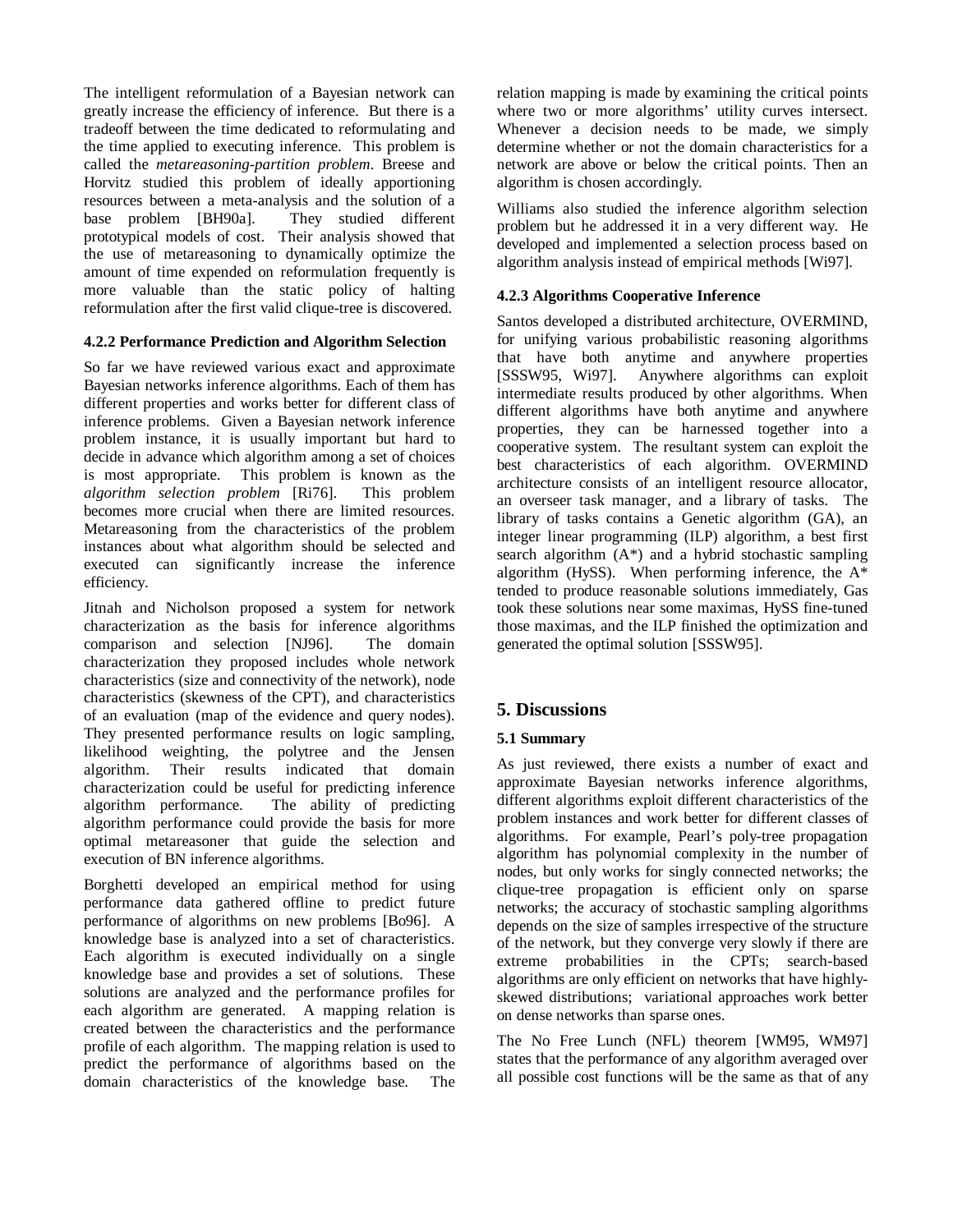other algorithm. Put another way, NFL suggests that there are classes of problems and that for each class there exists an algorithm that solves the problems of that class most efficiently. Applying NFL to the problem of Bayesian network inference, we can draw the conclusion that there does not exist a single champion Bayesian network inference algorithm, and we need to run different algorithms for different problems to maximize run time performance. Therefore, it is necessary to systematically study the matching relationships between the spaces of problems and the spaces of algorithms. This line of research has been explored in [NJ96, Bo96, Wi97], but we believe that there are much more work could be done in this direction.

In real-time BN inference research, we can see that the majority of algorithms for real-time Bayesian networks inference are anytime algorithms. Less work has been done on the multiple methods approach, probably because of the empirical difficulty and its less obviously appealing theoretical properties. We believe that in the future it is still necessary to develop new efficient inference algorithms for particular class of problem instances. However, to gain more efficient inference under real-time constraints, the more important and more promising goal should be integrating various kinds of exact and approximate inference algorithms into one unified inference system such that the most appropriate algorithm or a group of most appropriate algorithms are selected and executed depending on the characteristics of the input inference problem instance [He90, LD99, JJ99].

Other metalevel strategies that could be very helpful for real-time Bayesian networks inference include precomputation techniques such as pruning the network to delete the irrelevant portions of the network for the given inference problem [BB90, DS94], the problem-solving process monitoring and running time algorithms cooperation [FM01, SSSW95], hybrid inference algorithms that combine the advantages of different algorithms [JJ99], and continual computation [Ho97, Ho01].

#### **Acknowledgements**

Support for this research was provided in part by the Army Research Lab under grant ARL-PET-IMT-KSU-07 and by the Office of Naval Research under grant N00014- 01-1-0519.

#### **References**

[AH98] A. M. Abdelbar and S. M. Hedetniemi. Approximating MAPs for belief networks in NP-hard and other theorems. *Artificial Intelligence* vol. 102, pp. 21-38, 1998.

[BB90] M. Baker and T. E. Boult. Pruning Bayesian networks for efficient computation. In Proc. Sixth Conf. on Uncertainty in Artificial Intelligence, pages 257--264, Cambridge, Mass., 1990.

[BFGK96] C. Boutillier, N. Friedman, M. Goldszmidt, and D. Koller. Context-Specific independence in Bayesian networks. In Proceedings of the Twelfth Conference on Uncertainty in Artificial Intelligence, 115-123. San Francisco, Calif.: Morgan Kaufmann, 1996.

[BH90a] J. S. Breese and E. J. Horvitz. Ideal reformulation of belief networks. In Proceedings of UAI-90, Cambridge, MA, pages 64-72. Assoc. for Uncertainty in AI, Mountain View, CA, July 1990.

[BH90b] P. P. Bonissone and P. C. Halverson. Time constrained reasoning under uncertainty. *The Journal of Real-Time Systems*, 2(1/2):25--45, 1990.

[Bo91] M. Boddy. Anytime problem solving using dynamic programming. In Proceedings of the Ninth National Conference on Artificial Intelligence (AAAI-91), p. 738-743. AAAI Press, San Mateo, CA, 1991.

[Bo94] R. R. Bouckaert. A stratified simulation scheme for inference in Bayesian belief networks. In Uncertainty in AI, Proceedings of the Tenth Conference, pages 110-- 117, July 1994.

[Bo96] B. J. Borghetti, Inference algorithm performance and selection under contrained resources, MS Thesis, AFIT/GCS/ENG/96D-05, 1996.

[BSCC89] I. A. Beinlich, H. J. Suermondt, R. M. Chavez, and G. F. Cooper. The *ALARM* monitoring system: a case study with two probabilistic inference techniques for Belief networks. In Proceedings of the European Conference on AI in Medicine (ECAIM '89), p. 247-256, 1989.

[CC89] H. L. Chin and G. F. Cooper. Bayesian belief network inference using simulation. In L. N. Kanal, J. F. Lemmer, and T. S. Levitt, editors, Uncertainty in Artificial Intelligence 3, pages 129--148. North Holland, New York, 1989.

[CC90] R. M. Chavez and G. F. Cooper. A randomized approximation algorithm for probabilistic inference on Bayesian belief networks. *Networks* 20:661-685, 1990.

[CD00a] J. Cheng and M. J. Druzdzel. AIS-BN: An adaptive importance sampling algorithm for evidential reasoning in large Bayesian networks. *Journal of Artificial Intelligence Research*, 13:155--188, 2000.

[CD00b] J. Cheng and M. J. Druzdzel. Latin hypercube sampling in Bayesian networks. In Proceedings of the Thirteenth International Florida Artificial Intelligence Research Symposium Conference (FLAIRS-2000), pp. 287-292, Orlando, Florida, AAAI Publishers, 2000.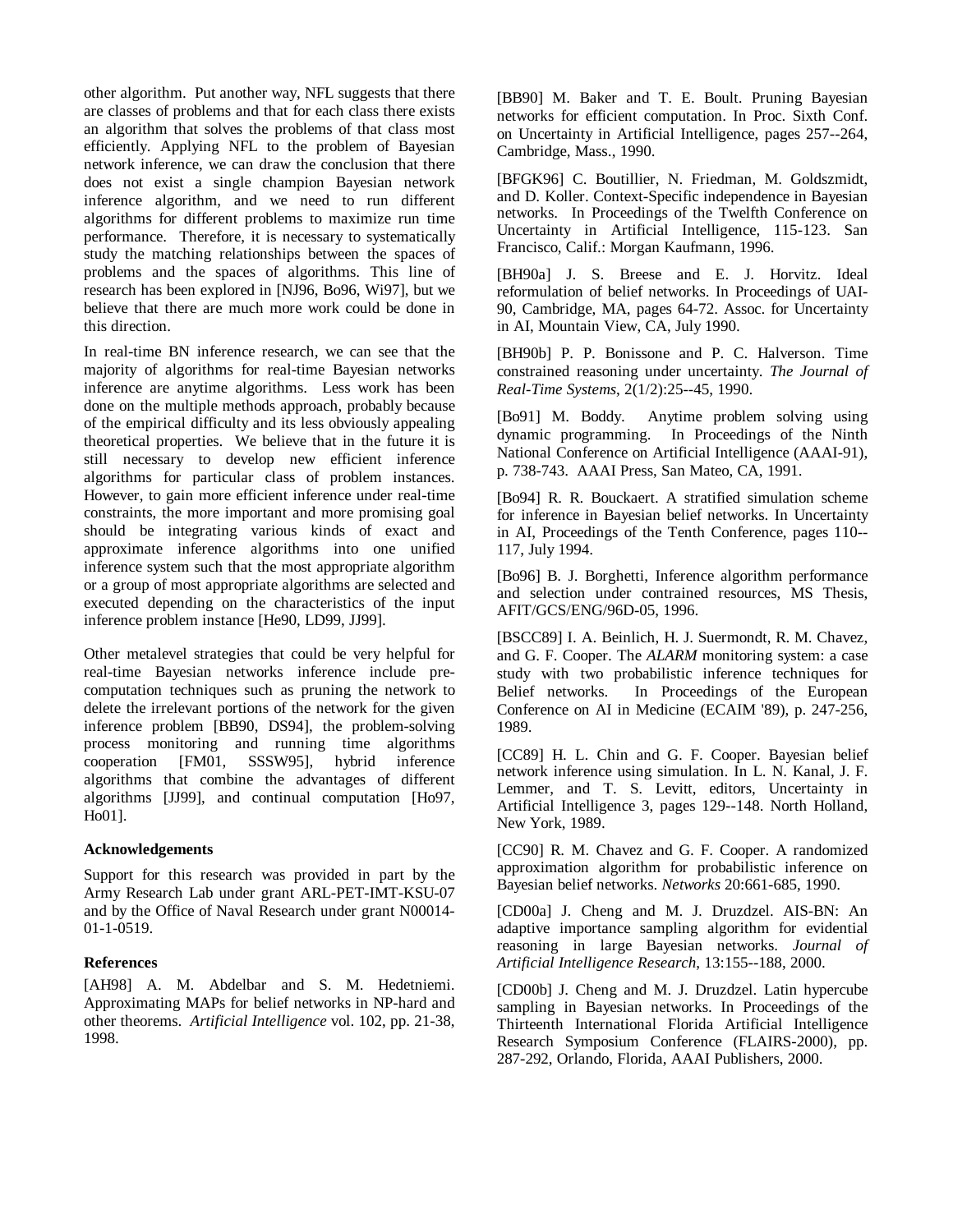[CD00c] J. Cheng and M. J. Druzdzel. Computational investigations of low--discrepancy sequences in simulation algorithms for Bayesian networks. In Proceedings of the Sixteenth Conference on Uncertainty in Artificial Intelligence (UAI2000), pp. 72-81, Stanford, CA, Morgan Kaufmann Publishers, 2000.

[CD01] J. Cheng and M. J. Druzdzel. Confidence inference in Bayesian networks, In Proceedings of the Seventeenth Conference on Uncertainty in Artificial Intelligence (UAI--2001), pp. 75-82, Seattle, WA, Morgan Kaufmann Publishers, 2001.

[CDLS99] R. G. Cowell, A. P. Dawid, S. L. Lauritzen, and D. J. Spiegelhalter. *Probabilistic Networks and Expert Systems*. Springer, 1999.

[Ch01] J. Cheng. Efficient stochastic sampling algorithms for Bayesian networks, Ph.D. Dissertation, School of Information Sciences, University of Pittsburgh, 2001.

[CHM96] J. E. Cano, L. D. Hernandez and S. Moral. Importance sampling algorithms for the propagation of probabilities in belief networks. *International Journal of Approximate Reasoning*, 15, 77-92, 1996.

[Co00] F. G. Cozman. Generalizing variable elimination in Bayesian networks, Proceedings of the BERAMIA/SBIA Workshops, 2000.

[Co85] G. F. Cooper. NESTOR: A computer-based medical diagnostic aid that integrates causal and probabilistic knowledge. Ph.D. Dissertation, Medical Informatics Sciences, Stanford University, Stanford, CA, 1985.

[Co90] G. F. Cooper. The computational complexity of probabilistic inference using Bayesian belief networks, *Artificial Intelligence*, vol. 42, pp. 393-405, 1990.

[Da00] A. Darwiche. A differential approach to inference in Bayesian networks. In UAI'00, 2000.

[Da01] A. Darwiche, Recursive conditioning. In *Artificial Intelligence Journal*. Vol 125, No 1-2, pages 5-41, 2001.

[Da93] B. D'Ambrosio. Incremental probabilistic inference. In Proc. Ninth Conf. on Uncertainty in Artificial Intelligence, pages 301--308, Washington, D.C., July 1993.

[Da95] A. Darwiche. Conditioning methods for exact and approximate inference in causal networks. In Proceedings of the Eleventh Annual Conference on Uncertainty in Artificial Intelligence, Montreal, Morgan Kauffman, August 1995.

[DB96] B. D'Ambrosio and S. Burgess. Some experiments with real-time decision algorithms. AAAI Fall Symposium on Flexible Computation in Intelligent Systems, pp. 25-32, Boston, Massachusetts, 1996.

[De96] R. Dechter. Bucket elimination: A unifying framework for probabilistic inference. In E. Horvits and F. Jensen, editor, Proc. Twelthth Conf. on Uncertainty in Artificial Intelligence, pages 211-219, Portland, Oregon, 1996.

[De97] R. Dechter. Mini-buckets: A general scheme for generating approximations in automated reasoning in probabilistic inference. In Proceedings of the Fifteenth International Joint Conference on Artificial Intelligence, pages 1297--1302, Nagoya, 1997.

[DH94] D. Draper and S. Hanks. Localized partial evaluation of belief networks. In Proceedings of the Tenth Annual Conference on Uncertainty in Artificial Intelligence (UAI '94) , pp. 170—177, 1994.

[Di92] F. J. Diez. Local conditioning in Bayesian networks. Technical Report R-181, Cognitive Systems Lab., Dept. of Computer Science, UCLA, July 1992.

[DKLS95] P. Dagum, R. Karp, M. Luby, and S. Ross. An optimal algorithm for Monte Carlo estimation (extended abstract). In Proceedings of the 36th IEEE Symposium on Foundations of Computer Science, pages 142-149, Portland, Oregon, 1995.

[DL93a] K. Decker and V. Lesser. Quantitative modeling of complex computational task environments. Proceedings of the Eleventh National Conference on Artificial Intelligence, 1993.

[DL93b] P. Dagum and M. Luby. Approximating probabilistic inference in Bayesian belief networks is NPhard. *Artificial Intelligence*, vol. 60, pp. 141-153, 1993.

[DL97] Paul Dagum and Michael Luby. An optimal approximation algorithm for Bayesian inference. *Artificial Intelligence*, 93:1-27, 1997.

[Dr94] M. J. Druzdzel. Some properties of joint probability distributions. In Proceedings of the Tenth Conference on Uncertainty in Artificial Intelligence, 187-- 194, 1994.

[Dr95] D. Draper. Localized partial evaluation of Bayesian belief networks. PhD thesis, Computer Science Dept., Univ. of Washington, Seattle, November 1995.

[DS94] M. J. Druzdzel and H. J. Suermondt. Relevance in probabilistic models: backyards in a small world, In Working notes of the AAAI-1994 Fall Symposium Series: Relevance, pages 60-63, New Orleans, LA, November 4-6, 1994.

[En97] R. A. van Engelen. Approximating Bayesian belief networks by arc removal. *IEEE Transactions on Pattern Analysis and Machine Intelligence*, 19(8):916-920, 1997.

[Et91] O. Etzioni. Embedding decision-analytic control in a learning architecture. *Artificial Intelligence*, 49:129- 159, 1991.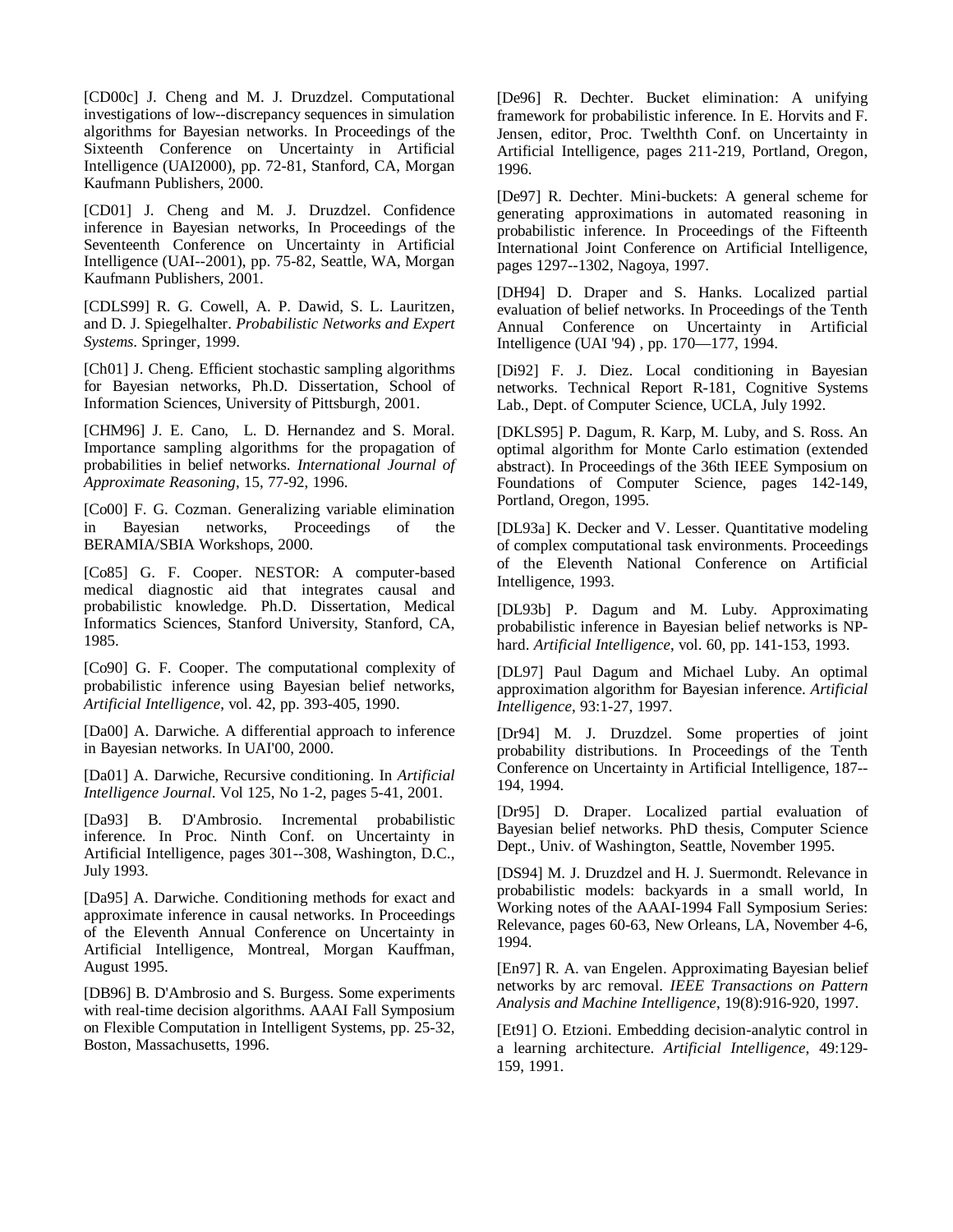[FC89] R. Fung and K. C. Chang. Weighting and integrating evidence for stochastic simulation in Bayesian networks. In Uncertainty in Artificial Intelligence 5, pages 209-219, New York, N. Y., 1989. Elsevier Science Publishing Company, Inc., 1989.

[FF94] R. Fung and B. D. Favero. Backward simulation in Bayesian networks. In R. Lopez de Mantaras and D. Poole, editor, Proc. Tenth Conf. on Uncertainty in Artificial Intelligence, pages 227--234, Seattle, July 1994.

[FM01] L. Finkelstein and S. Markovitch. Optimal schedules for monitoring anytime algorithms. *Artificial Intelligence*, Vol. 126, Pages 63-108, February 2001.

[GG84] S. Geman and D. Geman. Stochastic relaxation, Gibbs distribution and the Bayesian restoration of images. *IEEE Transactions on Pattern Analysis and Machine Intelligence*, 6(6):721--741, November 1984.

[GL93] A. J. Garvey and V. R. Lesser. Design-to-time real-time scheduling. *IEEE Transactions on Systems, Man and Cybernetics*, 23(6):1491--1502, 1993.

[GL94] A. J. Garvey and V. R. Lesser. A survey of research in deliberative real-time artificial intelligence. *Real-Time Systems*, 6(3):317--47, 1994.

[GRS96] W. R. Gilks, S. Richardson, and D. J. Spiegelhalter. *Markov Chain Monte Carlo in Practice*, Chapman and Hall, London, 1996.

[He88] M. Henrion. Propagating uncertainty in Bayesian networks by probabilistic logic sampling. In Uncertainty in Artificial Intelligence 2, eds. J. Lemmer and L. Kanal, 149-163. New York: Elsevier Science, 1988.

[He89] D. Heckerman. A tractable inference algorithm for diagnosing multiple diseases. Fifth Workshop on Uncertainty in Artificial Intelligence, Windsor, Ontario, 174-181. 1989.

[He90] M. Henrion. An introduction to algorithms for inference in belief nets. In M. Henrion, et al., editor, Uncertainty in Artificial Intelligence 5, pages 129--138. North Holland, 1990.

[He91] M. Henrion. Search-based methods to bound diagnostic probabilities in very large belief nets. In Proceedings of Seventh Conference on Uncertainty in Artificial Intelligence, 1991.

[He93] D. Heckerman. Causal independence for knowledge acquisition and inference. In UAI-93, pp. 122-- 137, 1993.

[HGL+98a] W. H. Hsu, N. D. Gettings, V. E. Lease, Y. Pan, and D. C. Wilkins. Heterogeneous time series learning for crisis monitoring. In Proceedings of the International Workshop on Multistrategy Learning (MSL-98), Milan, Italy. June, 1998.

[HMA98] L. D. Hernandez, S. Moral, and S. Antonio. A Monte Carlo algorithm for probabilistic propagation in belief networks based on importance sampling and stratified simulation techniques. *International Journal of Approximate Reasoning*, 18:53-91, 1998.

[Ho87] E. Horvitz. Reasoning about Beliefs and Actions under Computational Resource Constraints, Third Workshop on Uncertainty in Artificial Intelligence, Seattle, Washington. July 1987.

[Ho88] E. Horvitz. Reasoning under varying and uncertain resource constraints. Proceedings of the Seventh National Conference on Artificial Intelligence, Minneapolis, MN. August 1988. Morgan Kaufmann, San Mateo, CA. pp. 111-116, 1988.

[Ho90] E. Horvitz. Computation and action under bounded resources, PhD dissertation. Stanford University, 1990.

[Ho97] E. Horvitz. Models of continual computation. Proceedings of the Fourteenth National Conference on Artificial Intelligence, Providence, RI, July 1997.

[HSC89] E. Horvitz, H. J. Suermondt and G. F. Cooper. Bounded conditioning: Flexible inference for decisions under scarce resources, Proc. 5th conference on Uncertainty in Artificial Intelligence, Windsor, Ontario, 182--193, 1989.

[JA90] F. Jensen and S. Andersen. Approximations in Bayesian belief universes for knowledge-based systems. In UAI-90, pp. 162--169, 1990.

[JGJS99] M. I. Jordan, Z. Ghahramani, T. S. Jaakola, and L. K. Saul. An introduction to variational methods for graphical models. In M. I. Jordan, editor, *Learning in Graphical Models*, pages 105--161, Cambridge, MA, MIT Press, 1999.

[JJ99] T. S Jaakkola and M. Jordan. Variational probabilistic inference and the QMR--DT network. *Journal of Artificial Intelligence Research*, 10:291--322, 1999.

[JLO90] F. V. Jensen, S. Lauritzen and K. Olesen. Bayesian updating in causal probabilistic networks by local computation. *Computational Statistics Quarterly* 4:269-282, 1990.

[JN97] N. Jitnah and A. Nicholson. Treenets: A framework for anytime evaluation of belief networks. In First International Joint Conference on Qualitative and Quantitative Practical Reasoning, ECSQARU-FAPR'97, 1997.

[Kj94] U. Kjaerulff. Reduction of computation complexity in bayesian networks through removal of weak dependencies. In Proc. of UAI-94, pages 374--382, 1994.

[KP83] J. H. Kim and J. Pearl. A computational model for causal and diagnostic reasoning in inference engines. In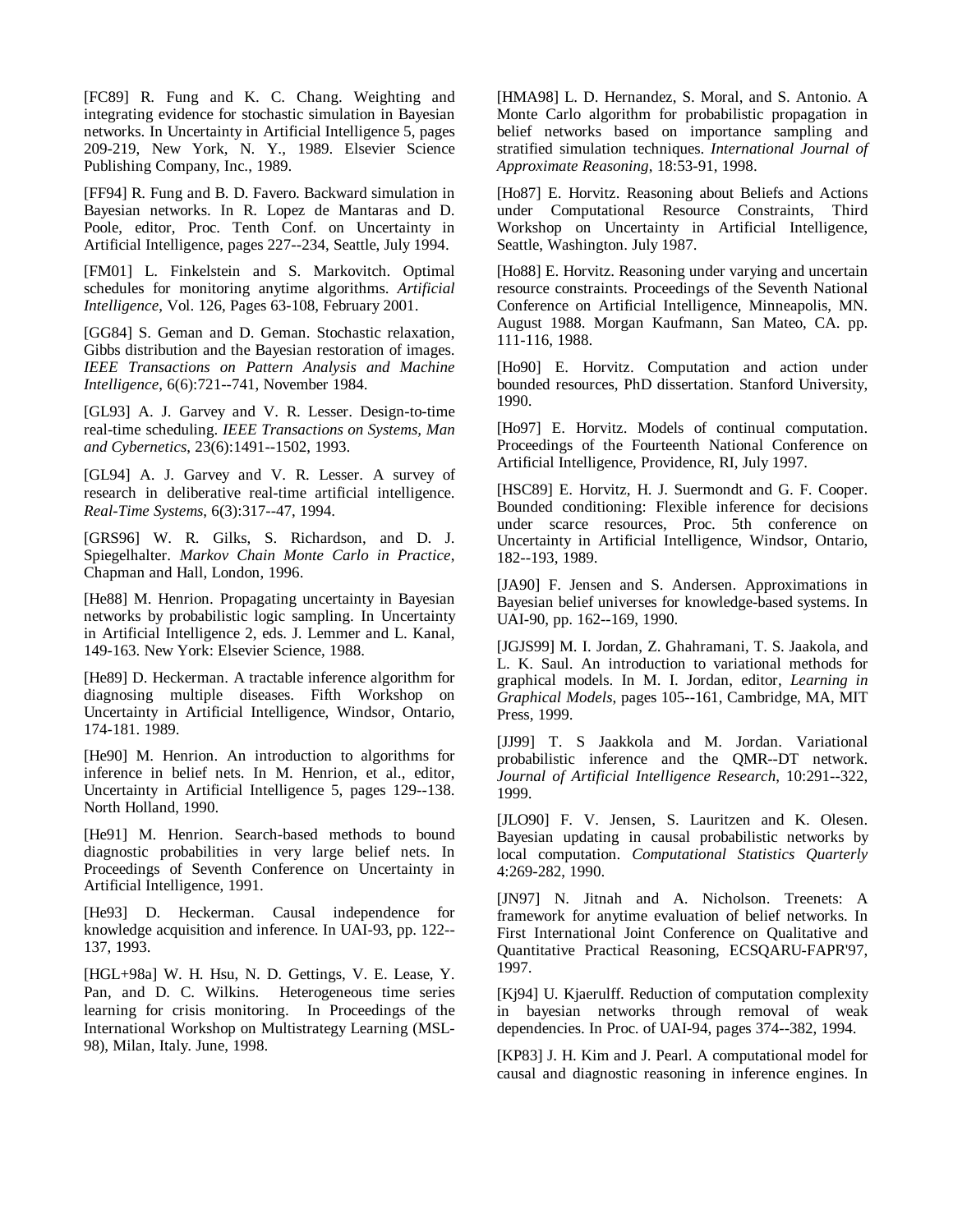Proceedings of the 8th International Joint Conference on Artificial Intelligence, Karlsruhe, West Germany, pages 190--193. International Joint Conference on Artificial Intelligence, August 1983.

[LD94] Z. Li and B. D'Ambrosio. Efficient Inference in Bayes Networks as a Combinatorial Optimization Problem. *International Journal of Approximate Reasoning*, 11, 55--81.

[LD99] Y. Lin and M. Druzdzel. Stochastic sampling and search in belief updating algorithms for very large Bayesian networks. In Working Notes of the AAAI Spring Symposium on Search Techniques for Problem Solving Under Uncertainty and Incomplete Information, pages 77- -82, Stanford, California, March 1999.

[LEFG+90] J. S. Lark, L. D. Erman, S. Forrest, K. P. Gostelow, F. Hayes-Roth and D. M. Smith. Concepts, Methods, and Languages for Building Timely Intelligent Systems, Real-Time Systems 2:127-148, 1990.

[LPD88] V. R. Lesser, J. Pavlin and E. H. Durfee. Approximate processing in real time problem solving, *AI Magazine*, Vol. 9, No. 1, pp. 49-61, 1988.

[LS88] S. L. Lauritzen and D. J. Spiegelhalter. Local computations with probabilities on graphical structures and their applications to expert systems, Proceedings of the Royal Statistical Society, Series B., 50, 154-227, 1988.

[Ma98] D. MacKay. Introduction to Monte Carlo methods. In M. Jordan, editor, *Learning in graphical models*. MIT Press, 1998.

[MHA+94] D. J. Musliner, J. A. Hendler, A. K. Agrawala, E. H. Durfee, J. K. Strosnider, and C. J. Paul. The challenges of real-time AI*.* Technical Report CS-TR-3290, UMIACS-TR-94-69. University of Maryland Institute for Advanced Computer Studies, 1994.

[MJ98] A. L. Madsen and F. V. Jensen. Lazy propagation in junction trees. In Gregory F. Cooper and Serafin Moral, editors, Proceedings of the Fourteenth Conference on Uncertainty in Artificial Intelligence, pages 362--369. Morgan Kaufmann Publishers, 1998.

[MKD01] R. Mateescu, R. Dechter and K. Kask. Partition-based anytime approximation for belief updating. 2001.

[MMC98] R. J. McEliece, D. J. MacKay and J. F. Cheng. Turbo decoding as an instance of Pearl's belief propagation algorithm, *IEEE Journal of Selected Areas of Communication*, pp. 140--152, Feb, 1998.

[MWJ99] K. P. Murphy, Y. Weiss, and M. Jordan. Loopy belief propagation for approximate inference: an empirical study. In Proceedings of Uncertainty in AI, pages 467-475, 1999.

[Ne90] R. E. Neapolitan. *Probabilistic Reasoning in Expert Systems*. John Wiley & Sons, NY, 1990.

[NJ96] A. E. Nicholson and N. Jitnah. Belief network algorithms: a study of performance using domain characterisation. Technical Report 96/249, Department of Computer Science, Monash University, 1996.

[PA02] P. Pakzad and V. Anantharam. Belief propagation and statistical physics, conference on Information Science and Systems, Princeton Univ., 2002.

[Pe86a] J. Pearl. A constraint-propagation approach to probabilistic reasoning. In: L. N. Kanal and J. F. Lemmer (eds), Uncertainty in Artificial Intelligence, Amsterdam, NorthHolland, 3718-382, 1986.

[Pe86b] J. Pearl. Fusion, propagation and structuring in belief networks. UCLA Computer Science Department Technical Report 850022 (R-42); *Artificial Intelligence*, Vol. 29, No. 3, 241-288, September 1986.

[Pe87] J. Pearl: Evidential reasoning using stochastic simulation of causal models. *Artificial Intelligence* 32(2): 245-257, 1987.

[Pe88] J. Pearl. *Probabilistic Reasoning in Intelligent Systems: Networks of Plausible Inference*, Morgan Kaufmann, San Mateo, CA, 1988.

[Po93a] D. Poole. The Use of conflicts in searching Bayesian networks, Proceedings of the Ninth Conference on Uncertainty in AI, Washington D.C., pages 359-367, July 1993.

[Po93b] D. Poole. Average-case analysis of a search algorithm for estimating prior and posterior probabilities in Bayesian networks with extreme probabilities, Proc. Thirteenth International Joint Conference on Artificial Intelligence, pages 606-612, France, August 1993.

[Po96] D. Poole. Probabilistic conflicts in a search algorithm for estimating posterior probabilities in Bayesian networks, *Artificial Intelligence*, 88, 69-100, 1996.

[Po97] D. Poole. Exploiting contextual independence and approximation in belief network inference. Technical report, University of British Columbia, 1997.

[Po98] D. Poole. Context-specific approximation in probabilistic inference. Fourteenth Conference on Uncertainty in Artificial Intelligence, 1998.

[PR87] Y. Peng and J. Reggia. A probabilistic causal model for diagnostic problem solving - Part 2: Diagnostic strategy. IEEE Trans. on Systems, Man, and Cybernetics: Special Issue for Diagnosis, 17, 395-406, 1987.

[Ri76] J. R. Rice. The algorithm selection problem. *Advances in computers* 15:65-118, 1976.